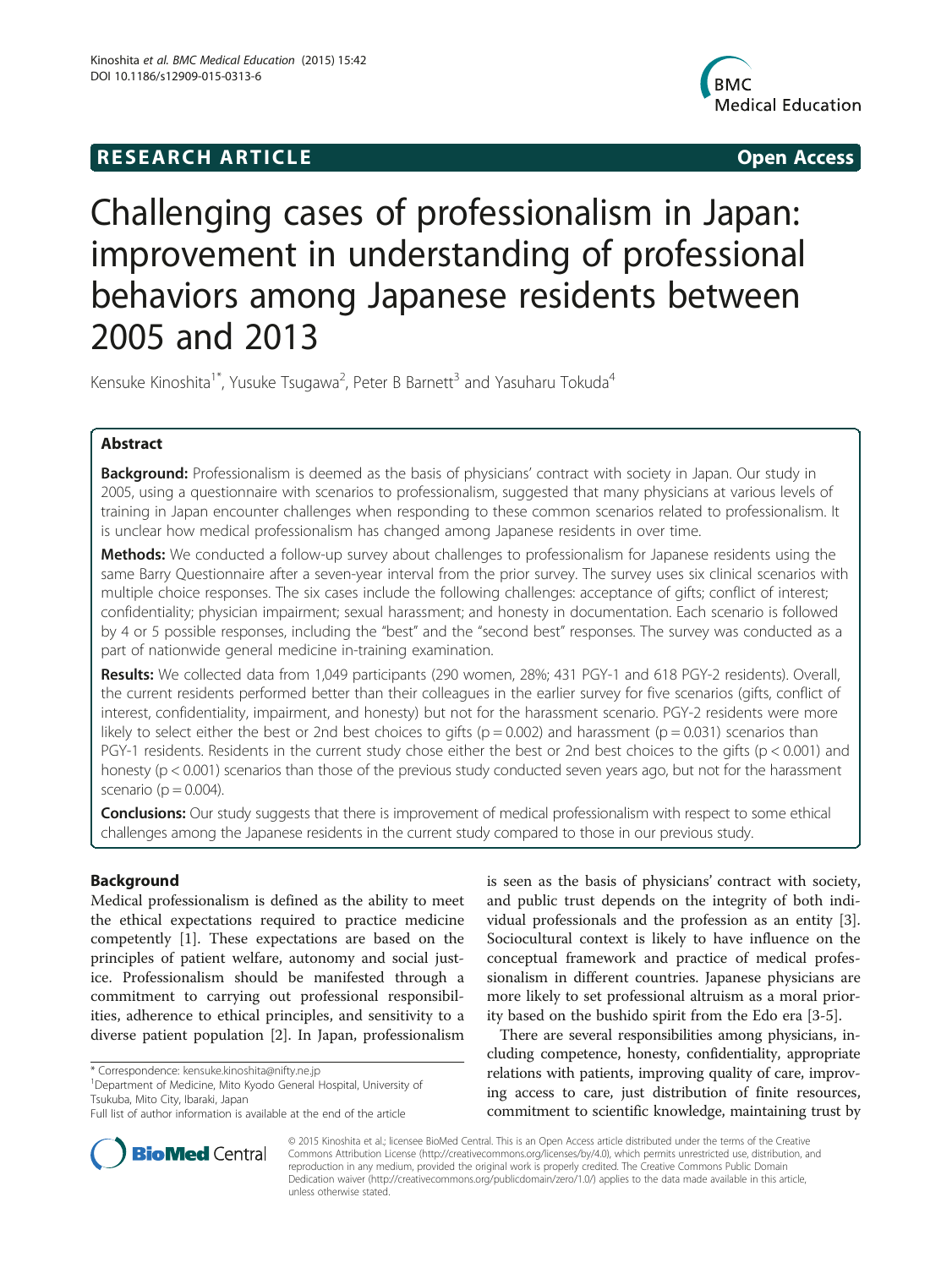managing conflicts of interest, and commitment to professional responsibilities [[2,6\]](#page-5-0). As such, professionalism is viewed as one of the five core competencies as defined by ACGME, and is expected to be part of a structured curriculum and assessment process in both undergraduate and post-graduate medical education. On the other hand, it is challenging to formally educate medical professionalism within the framework of the currently available professional development of practicing physicians, many of whom are the residents' clinical faculty. Consequently, formal training in professionalism for both residents in training and their faculty may lag behind organizational expectations, and residents therefore tend to learn about medical professionalism through interaction with patients, senior physicians, co-medicals and colleagues.

Previous studies reported that modern physicians encounter many challenges with regard to medical professionalism in their everyday practices [[7](#page-5-0)-[11](#page-5-0)]. Hodges BD et al. suggested that there are different ways of thinking about professionalism that can lead towards a multidimensional, multi-paradigmatic approach to assessing professionalism [[12](#page-5-0)]. In 2005, we conducted a study using a questionnaire developed by Barry and colleagues [[13](#page-5-0)] with challenging scenarios to professionalism, considered to be one of the more commonly used tools based on practical scenarios to measure professionalism, and found that many physicians at various levels of training in Japan also encounter challenges when responding to these common scenarios. Many Japanese physicians also report that they are concerned with their inadequate training in this area [[11\]](#page-5-0). However in the years surrounding our 2005 survey, Japan introduced a national mandatory residency program and we noted that teaching hospitals improved their educational environments, including appropriate behaviors related to professionalism [\[14\]](#page-5-0), but little additional information is available on the explicit evaluation of medical professionalism among Japanese physicians.

In this context, it is important to investigate the current state of professionalism in the Japanese medical education environment, and to examine if the level of medical professionalism among medical trainees has improved in Japan between 2005 and 2013.

#### Methods

#### Design, setting and participants

We conducted a survey of resident physicians at multiple teaching hospitals in Japan, using the Barry Questionnaire [[13](#page-5-0)]. Permission has been granted for the use of this instrument [[2\]](#page-5-0). The questionnaire instrument contains six challenging cases to professionalism: acceptance of gifts; conflict of interest; confidentiality; physician impairment; sexual harassment; and honesty in documentation. Each scenario was followed by 4 or 5

possible responses. After completing all six scenarios, participants were asked about their demographics and information on their hospitals.

We used existing nationwide general medicine intraining examination (GM-ITE) for conducting the questionnaire in these hospitals [\[15\]](#page-5-0). This 100-item (total score of 100) case-based examination was conducted by the Japan Organization of Advancing Medical Education Program (JAMEP, a non-profit organization) and was held for three hours once in year 2013 in March, the last month of Japanese academic year for Postgraduate Year (PGY) 1 and 2 resident physicians. The invitation to participate in the study was announced on the JAMEP website, a monthly medical journal advertisement (Resident Note, Yodosha, Tokyo, Japan) and was sent to program directors of all teaching hospitals  $(n = 1,015)$  in Japan certified by Ministry of Health, Labour and Welfare, including 114 university hospitals and 901 community teaching hospitals.

The program director at each hospital was required to assemble residents in a room at each hospital at a scheduled time, and provide the GM-ITE for their residents. Each program director then collected the completed examination answer sheets, and returned them to JAMEP using an envelope we had provided. All surveys were conducted in March, 2013.

#### Questionnaire

The Barry Questionnaire was developed and validated in a study conducted in Colorado, USA by Barry et al. [\[13](#page-5-0)]. They performed the following steps to develop and evaluate the instrument: the scenario review was conducted by a panel of people with experience in medical ethics, clinical practice, or laws; the consensus on the "best response" and the "second best response" for each scenario was derived. We present each scenario of the Barry Questionnaire with the best response and the second best response in the Appendix. In our previous pilot study, we developed the Japanese version by translating texts and responses of the instrument into the Japanese language [\[11\]](#page-5-0). Also in the previous study, content validity of this Japanese version was confirmed by an independent panel comprised of physicians responsible for educational programs in participating hospitals, based on the contents of professionalism guideline of the Japanese Medical Association [\[16](#page-5-0)].

#### Analysis

We analyzed the frequency of providing either the best or the second best answers to each scenario as a main outcome measure, and compared those frequencies between PGY-1 and PGY-2 resident physicians, between men and women physicians, and also between residents of university hospitals and those of community teaching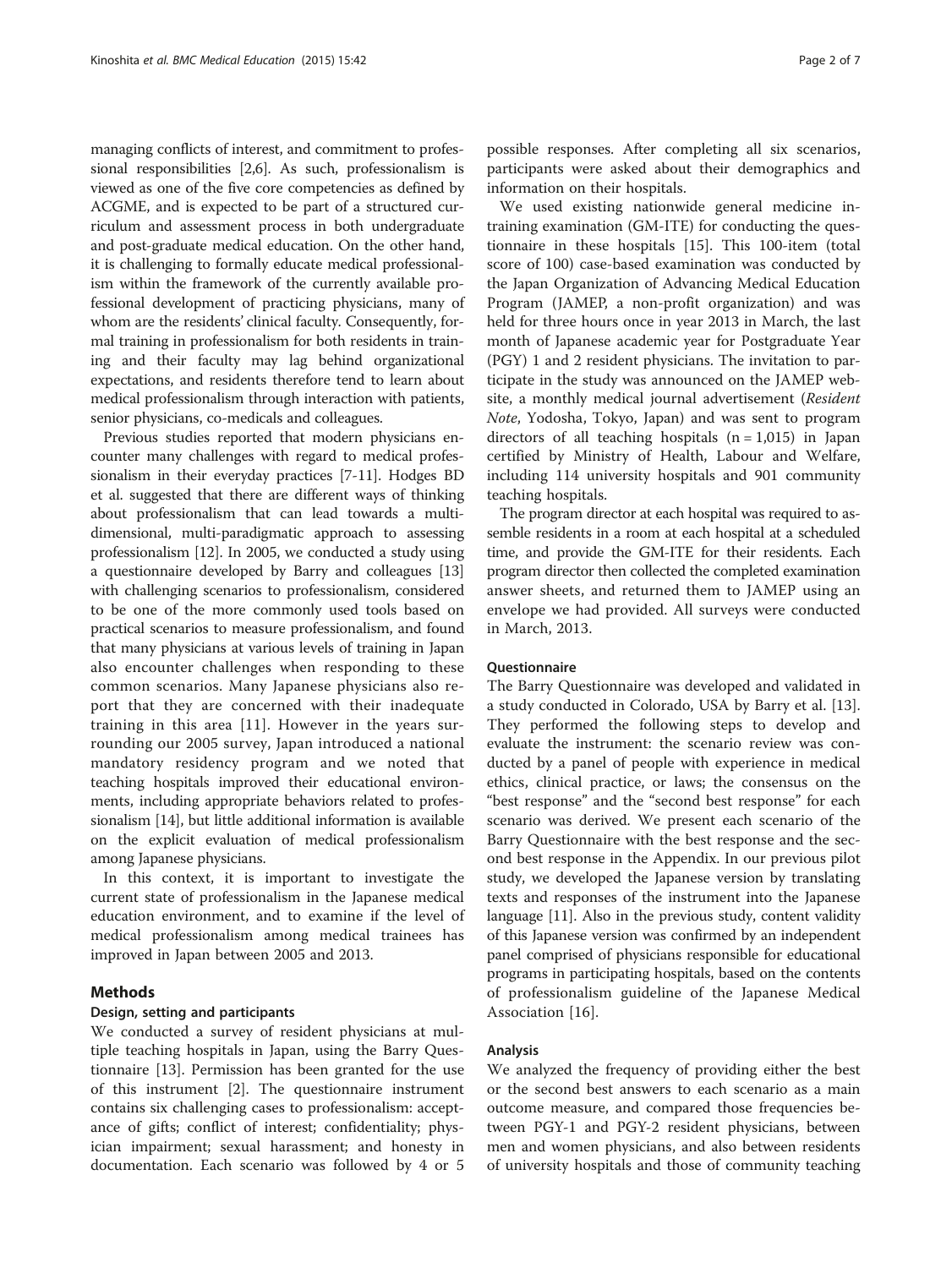hospitals. We also compared the main outcome measures of the current study to those of our previous pilot study [[11](#page-5-0)] and also to US residents from the original study by Barry and colleagues [\[13](#page-5-0)]. The Chi-Square Test was used to analyze data for comparing proportions. Student's t-test was used to analyze data for comparing mean scores. All statistical analysis was performed using IBM SPSS Statistics 21.0 (IBM Japan, Tokyo, Japan), and two-tailed p-value of less than 0.05 was considered as statistically significant.

#### Ethics statement

All participants, whose native language is Japanese, read and signed informed consent before the survey. Participants were assured of confidentiality and anonymity. They had the option to decline participation or terminate participation during the course of the study. The study was conducted in compliance with the Helsinki Declaration and was approved by the Institutional Review Board of Mito Kyodo General Hospital, Mito city, Ibaraki, Japan (reference No. 11–18).

#### Results

A total of 431 PGY-1 and 618 PGY-2 resident physicians-in-training (290 women, 28%) participated and completed the survey. Of the PGY-2 physicians, 159 (26%) were women and 459 (74%) were men. Of the PGY-1 physicians, 131 (30%) were women and 300 (70%) were men. Among all participants, the mean score of the exam was 58.1 (standard deviation [SD], 7.5). There were 114 teaching hospitals. Nine hospitals (7.9%) were university hospitals, while 105 hospitals (95.6%) were community hospitals.

Overall, residents performed better for five scenarios (gifts and honesty) but not for scenario of harassment compared to the results of the survey conducted in 2005. The greater proportions of the best or 2nd best responses were identified in issues about gifts  $(n = 853,$ 81.3%) and honesty ( $n = 991, 94.5%$ ). The proportion of the best or 2nd best responses to the harassment was lower  $(n = 336, 32.0%)$  in the 2013 survey than that of the 2005 survey.

Table 1 compares the frequencies that the participants provided the best or 2nd best responses between PGY-1 and PGY-2 residents. The frequency of either the best or 2nd best responses to the gifts  $(p = 0.002)$  and harassment ( $p = 0.031$ ) scenarios were significantly greater in PGY-2 residents than in PGY-1.

The results of comparing the frequencies of the best or 2nd best responses between residents of university hospitals and community hospitals are presented in Table 2. The frequency of either the best or 2nd best responses to the gifts  $(p = 0.006)$  and honesty  $(p = 0.001)$ 

Table 1 The frequency of the best or 2nd best responses for each scenario: PGY1 and PGY2

|                      | $PGY1 (N = 431)$ |      | $PGY2 (N = 618)$ | p-Value |       |
|----------------------|------------------|------|------------------|---------|-------|
|                      | n                | $\%$ | n                | %       |       |
| Gifts                | 331              | 76.8 | 522              | 84.5    | 0.002 |
| Conflict of Interest | 317              | 73.5 | 479              | 775     | 0.14  |
| Confidentiality      | 353              | 81.9 | 492              | 79.6    | 0.36  |
| Impairment           | 409              | 94.9 | 582              | 94.2    | 0.62  |
| Harassment           | 122              | 28.3 | 214              | 34.6    | 0.031 |
| Honesty              | 403              | 93.5 | 588              | 95.1    | 0.25  |

scenarios were significantly greater in residents of community hospitals than of university hospitals.

Table [3](#page-3-0) shows the results comparing the frequencies of the best or 2nd best responses between men and women residents. The frequency of either the best or 2nd best responses to the gifts  $(p = 0.005)$  scenario was significantly greater in men than women.

Table [4](#page-3-0) compares the performance of residents of the current survey in 2013 with that of our previous pilot study in 2005. The frequency of either the best or 2nd best responses to the gifts and honesty scenarios were significantly greater in the current residents than those in previous study [\[11\]](#page-5-0). However, the frequency of either the best or 2nd best responses to the harassment scenario was significantly greater in participants in the previous study than those in the current study. Table [5](#page-3-0) shows the frequency of each response to harassment scenario in total and by gender, since the frequency of the best or 2nd best responses to this scenario were lower than those of other scenarios. Many residents choose the B response (Report the incident to the program director as an example of sexual harassment), which was chosen more frequently in men than in women. Only two men and no women chose the response A (Do nothing, on the basis that the faculty member was simply showing his appreciation for a job well done).

| Table 2 The frequency of the best or 2nd best responses |
|---------------------------------------------------------|
| for each scenario: university hospitals and community   |
| hospitals                                               |

|                      | <b>University</b><br>$(N = 186)$ |      | Community<br>$(N = 855)$ | p-Value |       |
|----------------------|----------------------------------|------|--------------------------|---------|-------|
|                      | n                                | $\%$ | n                        | $\%$    |       |
| Gifts                | 138                              | 74.2 | 708                      | 82.8    | 0.006 |
| Conflict of Interest | 135                              | 72.6 | 653                      | 76.4    | 0.27  |
| Confidentiality      | 157                              | 84.4 | 681                      | 79.6    | 0.14  |
| Impairment           | 172                              | 92.5 | 812                      | 95.0    | 0.18  |
| Harassment           | 70                               | 37.6 | 263                      | 30.8    | 0.069 |
| Honesty              | 167                              | 89.8 | 818                      | 95.7    | 0.001 |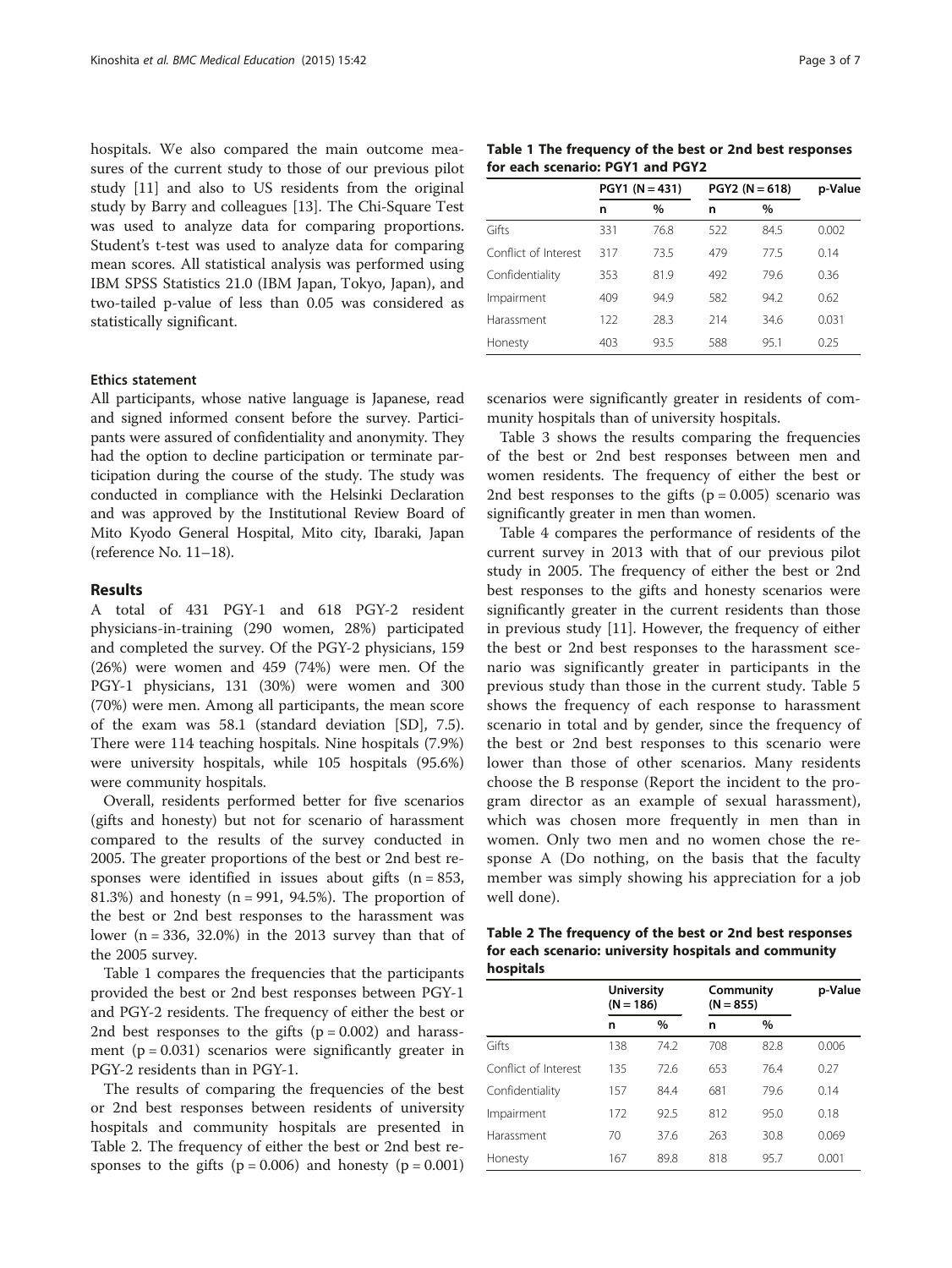<span id="page-3-0"></span>Table 3 The frequency of the best or 2nd best responses for each scenario: men and women

|                      | Men (N = 759) |      | Women $(N = 290)$ | p-Value |       |
|----------------------|---------------|------|-------------------|---------|-------|
|                      | n             | $\%$ | n                 | $\%$    |       |
| Gifts                | 633           | 83.4 | 220               | 75.9    | 0.005 |
| Conflict of Interest | 568           | 74.8 | 228               | 78.6    | 0.2   |
| Confidentiality      | 607           | 80.0 | 238               | 82.1    | 0.44  |
| Impairment           | 720           | 94.9 | 271               | 93.4    | 0.37  |
| Harassment           | 230           | 30.3 | 106               | 36.6    | 0.052 |
| Honesty              | 715           | 94.2 | 276               | 95.2    | 0.54  |

# **Discussion**

Based on the results of the current study, many more PGY-2 Japanese physicians were able to provide an "acceptable" response to challenges to professionalism on several issues compared to PGY-1 physicians regarding gifts and harassment issues. Residents in community teaching hospitals provided the greater number of acceptable responses to professionalism issues than those in university hospitals in terms of gifts and honesty issues. Moreover, residents in the current 2013 study responded more appropriately to professional challenges than those in our previous study in 2005, specifically gifts and honesty issues with statistical significance.

There are numerous interesting aspects to this study. First, the validation of the study by the Japan Medical Association is gratifying. It is important that medical leadership within the private, university and government sectors explicitly support the teaching and assessment of professionalism (and the other core competencies as well) at all levels. It would be extremely interesting to elicit the responses of these and other medical leaders and teachers to the professionalism scenarios of the study.

#### Gifts

A previous study [\[17\]](#page-6-0) on the relationship between Japanese physicians and the pharmaceutical industry showed that many physicians received gifts from pharmaceutical

Table 4 The frequency of the best or 2nd best responses for each scenario: Our previous study in 2005 and this study in 2013

|                      | 2005<br>$(N = 60)$ |      | 2013<br>$(N = 1049)$ |      | p-Value for<br>2005 vs 2013 |  |
|----------------------|--------------------|------|----------------------|------|-----------------------------|--|
|                      | n                  | $\%$ | n                    | %    |                             |  |
| Gifts                | 33                 | 55.0 | 853                  | 81.3 | < 0.001                     |  |
| Conflict of Interest | 49                 | 81.7 | 796                  | 75.9 | 0.31                        |  |
| Confidentiality      | 54                 | 90.0 | 845                  | 80.6 | 0.07                        |  |
| Impairment           | 56                 | 93.3 | 991                  | 94.5 | 0.71                        |  |
| Harassment           | 30                 | 50.0 | 336                  | 32.0 | 0.004                       |  |
| Honesty              | 39                 | 65.0 | 991                  | 94.5 | < 0.001                     |  |

Table 5 The frequency of each response to harassment scenario in total and by gender

|              | Men |      | Women |      | <b>Total</b>  |      |
|--------------|-----|------|-------|------|---------------|------|
|              | n   | $\%$ | n     | $\%$ | n             | %    |
| A            | 2   | 0.3  | 0     | 0    | $\mathcal{P}$ | 0.2  |
| B            | 349 | 46   | 117   | 40.3 | 466           | 44.4 |
| C (Best)     | 117 | 15.4 | 61    | 21   | 178           | 17   |
| D            | 177 | 23.4 | 67    | 23.1 | 244           | 23.3 |
| E (2nd best) | 113 | 14.9 | 290   | 15.5 | 158           | 15.1 |

companies, indicating the close relationship between Japanese physicians and pharmaceutical industries. Recently, however, there has been active discussions concerning the relationship between clinical physicians and pharmaceutical companies in Japan. Several authors have emphasized receiving those gifts should be regarded as inappropriate relationship between physicians and pharmaceutical companies [\[18,19\]](#page-6-0). Many residency programs introduced faculty development education recommending against receiving those gifts. Therefore, recent residents may have learned more ethically appropriate relationships with drug companies than the earlier study group.

#### Harassment

In addition, Japanese society has recently supported policies and rules against several forms of harassment, including sexual, power, and academic issues. Many industries, schools, and hospitals have introduced local committees for preventing or managing these issues. Thus, PGY-2 residents may have been introduced to more appropriate behaviors about sexual harassment. However, the proportions of acceptable response to the harassment scenario were lower than those of other issues. The response B (Report the incident to the program director as an example of sexual harassment.) was selected most frequently (44%) in the current study. Based on the case scenario (Additional file [1\)](#page-5-0), if the witnessed person (the person observing the incident and answering the questionnaire) is a resident, and the "suspect" is a faculty member, many residents would answer the response B because it seems difficult to confront or approach someone in power position on this topic. There may be limitations on accurately evaluating this item: do we recognize this behavior as inappropriate and unprofessional and how do we deal with it as individuals when witness and suspect are in equal or different positions, same or different gender? Fortunately, no women and very few (2 men) chose the response A, which was more problematic because of under-recognition of the harassment behavior. It is clear that the sexual harassment policy of each Japanese teaching hospital still needs to be widely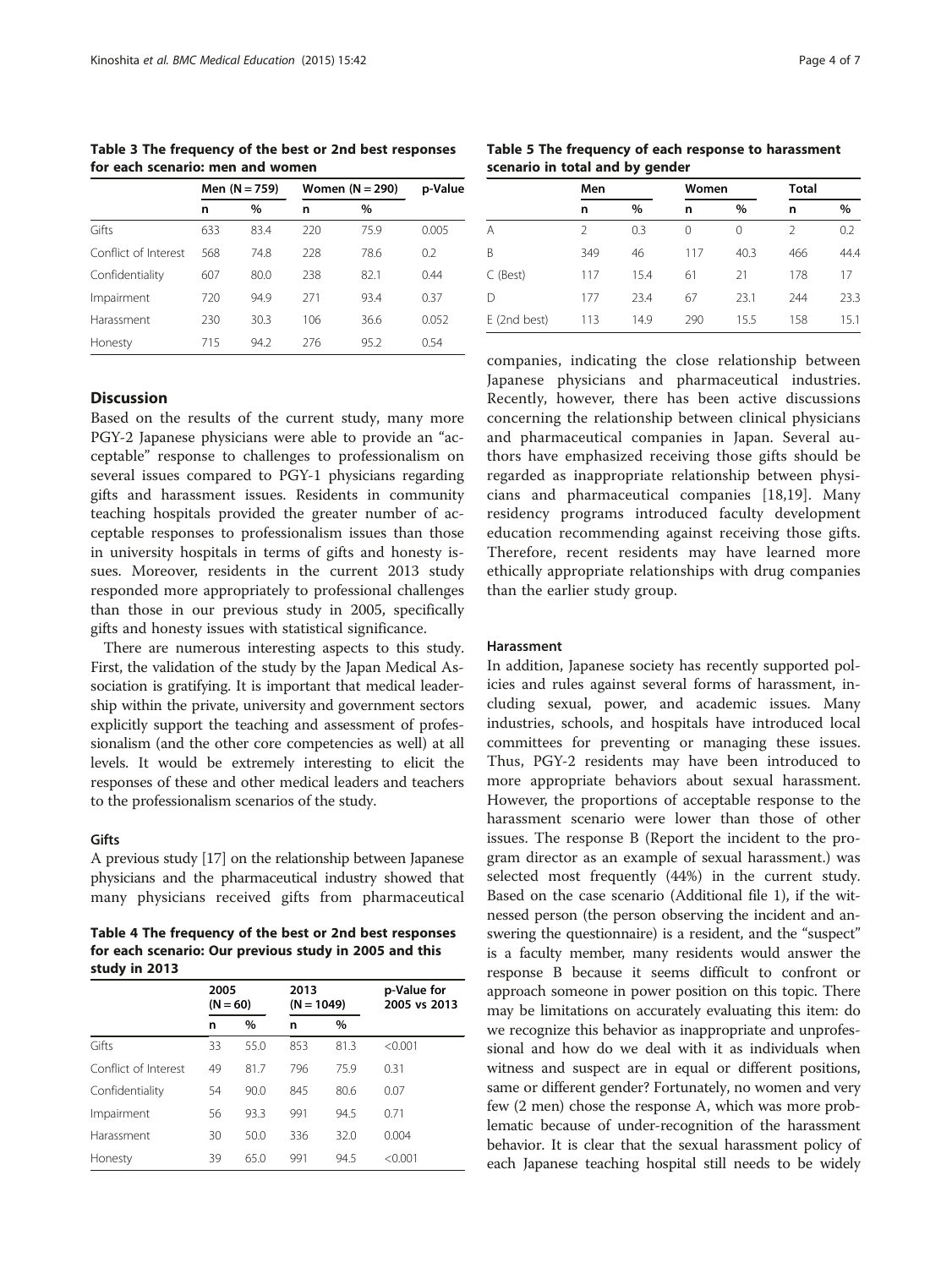circulated and discussed, and they should provide reporting procedures and counseling for victims and witnesses.

### Gender differences

Gender differences were observed in this study. The question of gender is of great interest in all societies. The position of women within medicine occurs within historic and cultural context, and has been changing in recent years. Men performed significantly better in terms of gift scenario than women. One possible explanation would be that women may tend to avoid the interpersonal conflicts by accepting gifts from someone even recognize that it is inappropriate. The other potential explanation may be that women are self-confident about the independence between their financial relationship with pharmaceutical companies and their professional decision-making with regard to medical care. A study on Japanese medical students suggested that women were different from men in terms of greater feelings of empathy in women students [[20\]](#page-6-0). Regarding the sexual harassment scenario, there was no gender difference of the responses in the current study, although this scenario might reflect more greatly to gender difference. In Japan, men and women may recognize this issue relatively equally. There were no data about whether the proportion of women in the workforce may be related to attitudes and further study is needed for exploring this point.

#### Professionalism curricula

On the different level, professionalism curricula itself is undergoing evolution in many countries. Like all educational change, the process is slow or even arduous, and subject to many factors; not the least of which are the many competing priorities for faculty time and attention. There is the paucity of data on "what works" in professionalism education and assessment. Since both "hard" outcomes and process data are sparse, it is especially challenging to interpret the current study's results as a function of the specific curricula at participating medical schools and residencies. Having said that, it is reassuring to note the very helpful anecdotal references on core competency training on the ABIM website [\[21](#page-6-0)-[23\]](#page-6-0).

#### Hidden curricula

Of course, while many physicians, both in training and "after" training, perceive that professionalism education is lacking, all professionals participate in what has been termed the "hidden curriculum" [\[24,25\]](#page-6-0). Most professionals know what the "rules" are or ought to be, the hidden curriculum of hallways, call rooms, and elevators teach the evolving physician how to deal with the "reality," practically and safely if not purely "ethically." The hidden curriculum of expedience and survival cannot be ignored or, by itself, dismissed or criticized. Only when "it" is

acknowledged, and subjected to a candid and "safe" discussion, including explicit inquiry into the challenges faced especially by physicians in early training, can we hope to support professional behavior which is more consistent with formal guidelines for professional and ethical behavior [\[26\]](#page-6-0). In Japan, medical professionalism had been considered as unwritten contract with society or a matter of course based on "noblesse oblige" [[3,4](#page-5-0)]. However, as an old fashioned code of personal conduct has lessened in recent years, it is getting more important not to leave professionalism to each individual.

#### Community versus university hospitals

In terms of issues about gifts and honesty, many more residents in community teaching hospitals provided the greater number of acceptable responses than those in university hospitals. After introduction national mandatory residency program by Japanese Ministry of Health, Labour and Welfare, community teaching hospitals improved their educational environments which were proved to be better than those of university hospitals [\[14\]](#page-5-0). The better hospital educational environment included appropriate behaviors related to professionalism.

#### Professional development

Lastly, the results here strongly support the development over time of professional ethics, specifically from PGY-1 to PGY-2. It is clear that the evolution of all aspects of professional "core competencies" has developmental aspects. Clearly, there are no discrete "stages" in the evolution of professional beliefs or behavior, but we do change with experience, exposure, repeated daily challenge, individual introspection and collegial consultation and discussion, both formal and informal. An important opportunity for educators and trainees alike is to view daily practice as a learning "laboratory." Similar to the utility of problem-based learning approaches elsewhere in medical education, the everyday challenges of hierarchy, temptation of all kinds, the myriad of ethical and communication dilemmas inherent in an imprecise, uncertain, and often high stakes profession all provide endless opportunities for explicit inquiry, exploration, reflection and discussion. In fact, it is an authors' belief that the process of honest and ongoing professionalism dialogue is more important than the articulation of specific rules. In fact, it is only through such dialogue that we have any hope of "playing by the rules".

#### Limitations

There are several limitations in our study. The first limitation was low participant rate. Only 1,049 out of 15,800 residents (about 7%) participated in our survey. However, our sample size (over 1,000) was relatively large given that there were about 15,800 PGY-1 and PGY-2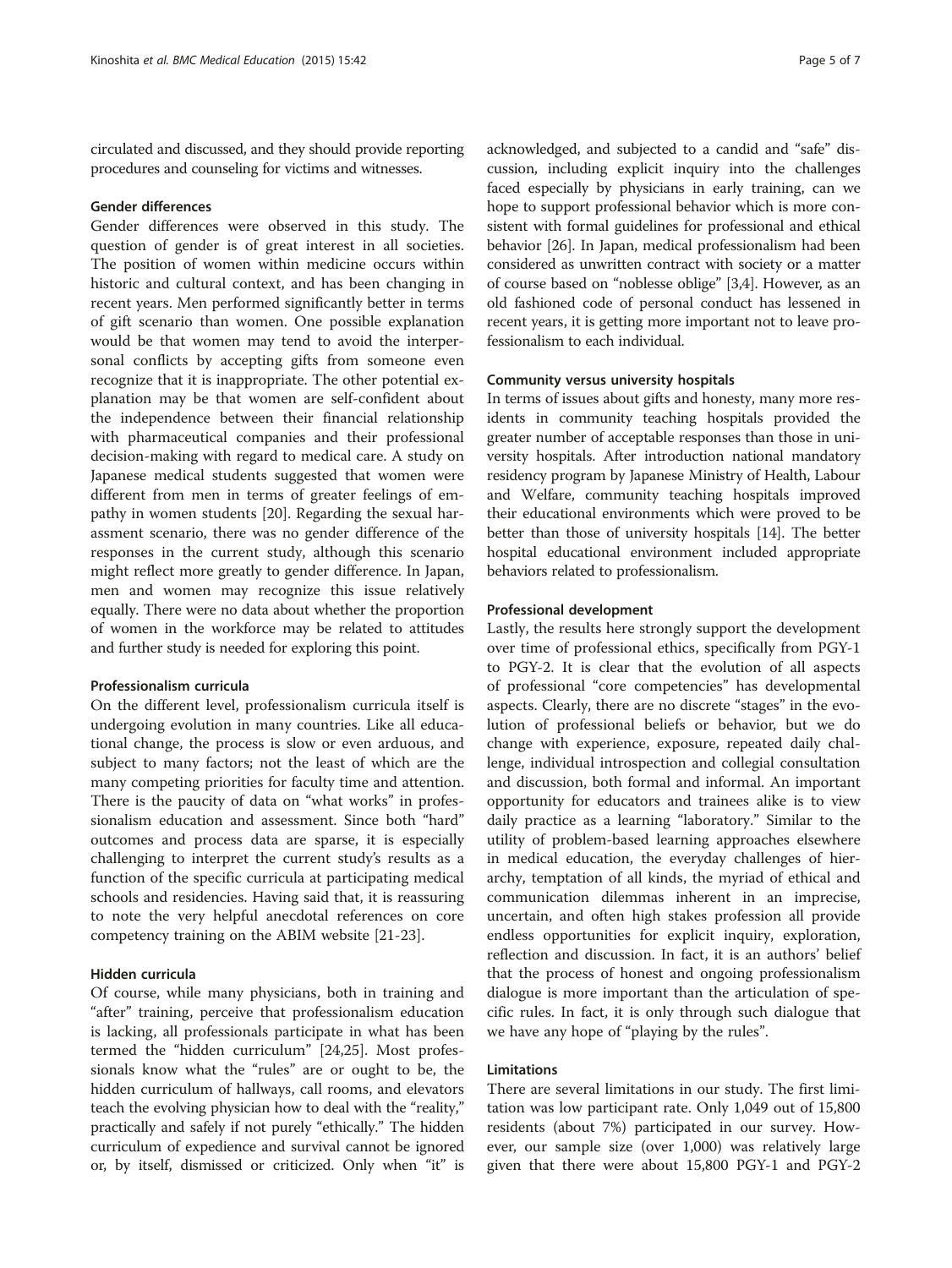<span id="page-5-0"></span>residents in Japan. The second limitation may be different views by physicians in different cultures. Some scenarios may not be encountered commonly and several responses could be viewed as acceptable behaviors in Japanese practice settings. Third, given that only 1,049 of about 15,800 residents throughout Japan participated in this study, our findings may not be generalizable to all residents in Japan. Program directors are responsible for decision to participate in this exam. However, no residents who received the GM-ITE denied the participation for this survey and there was little space for bias toward the participation of greatly professional residents. Fourth, the current study differs in size and design from the 2005 study, which was small in sample size and used a convenient sample with data collection involved not at the same time as an exam. A framing effect might have been operated in the current study to lead respondent to more socially desirable responses than at other times. Thus, the results might not have reflected the true change. Fifth, there has been no notable change in the professionalism curricula over the last 8 years in the formal residency outcomes project initiated by the Japanese Ministry of Health after the introduction of national mandatory residency programs. However, especially in community teaching hospitals, clinician educators have been encouraged to take leading roles for resident education partially motivated for recruiting the greater number of residents. This behavioral trend might have been a cause for better responses to some issues, including gifts and honesty scenarios. Regarding gifts scenario, there might not have been few practical changes (76% vs 83%) despite its statistical significance.

#### Conclusions

Our results showed that residents in year 2013 were more likely to provide acceptable responses than those in year 2005, specifically gifts and honesty issues with statistical significance, suggesting significant improvement of professional behaviors in Japanese residents for recent several years. In addition, there was a learning curve effects related to professionalism during first two years of residency in Japan. Professionalism education in university hospitals should be evaluated to improve educational environment for their residents.

## Additional file

[Additional file 1:](http://www.biomedcentral.com/content/supplementary/s12909-015-0313-6-s1.doc) Appendix: Barry Professionalism Questionnaire.

#### Competing interests

Y. Tsugawa and Y. Tokuda received honorarium from the JAMEP for preparing study questions. The JAMEP funded the study grant and conducted the examination for resident physicians as explained in the text and data collection, but had no role in the study design, data interpretation or preparation of the article.

#### Authors' contributions

KK conducted the analysis and wrote the manuscript. YT supported designing the study and wrote the manuscript. YT conceived the idea, led the data analysis, and wrote manuscript. PBB advised drafting of the manuscript and wrote the manuscript. All authors read and approved the final manuscript.

#### Authors' information

K. K. works as a staff physician at Mito Kyodo General Hospital, University of Tsukuba.

Y. Tsugawa is a researcher at Harvard Interfaculty Initiative in Health Policy, and a PhD candidate in Health Policy at Harvard University Graduate School of Arts and Sciences, Cambridge, MA, USA.

Y. Tokuda is a General Medicine Chairperson of Japan Community Healthcare organization and he has MPH degree of Clinical Effectiveness concentration at the Harvard School of Public Health.

P. B. B. is a Clinical Assistant Professor of Medical Education in the University of Nevada School of Medicine.

#### Acknowledgements

We thank Nobuo Kikuhara (JAMEP) for their excellent assistance.

#### Author details

<sup>1</sup>Department of Medicine, Mito Kyodo General Hospital, University of Tsukuba, Mito City, Ibaraki, Japan. <sup>2</sup> Harvard Interfaculty Initiative in Health Policy, Cambridge, MA, USA. <sup>3</sup>Office of Medical Education, University of Nevada School of Medicine, 1664N Virginia St, Reno NV 89557, USA. <sup>4</sup>Japan Community Healthcare Organization, Tokyo, Japan.

#### Received: 30 April 2014 Accepted: 18 February 2015 Published online: 11 March 2015

#### References

- 1. Lynch DC, Surdyk PM, Eiser AR. Assessing professionalism: a review of the literature. Med Teach. 2004;26:366–73.
- 2. ACGME Outcome Project. Advancing education in medical professionalism. 2012. [http://dconnect.acgme.org/outcome/implement/Profm\\_resource.pdf](http://dconnect.acgme.org/outcome/implement/Profm_resource.pdf) Accessed 1 Oct 2014.
- 3. Ohbu S. What is professionalism? Rinsho Shinkeigaku. 2012;52:1024–6.
- 4. Nishigori H, Harrison R, Busari J, Dornan T. Bushido and medical professionalism in Japan. Acad Med. 2014;89:560–3.
- 5. Tokuda Y. Re: When financial incentives do more good than harm: a checklist. BMJ. 2012;345:e5047.
- 6. Swick HM. Toward a normative definition of medical professionalism. Acad Med. 2000;75:612–6.
- 7. McArthur JH, Moore FD. The two cultures and the health care revolution. Commerce and professionalism in medical care. JAMA. 1997;277:985–9.
- 8. Hall M a, Berenson R a. Ethical practice in managed care: a dose of realism. Ann Intern Med. 1998;128:395–402.
- 9. Fukumoto Y. Professionalism and medical education. Japanese J Gen Med. 2006;11:31–2.
- 10. Takeda Y. Professionalism in everyday practice. Japanese J Gen Med. 2006;11:38–9.
- 11. Tokuda Y, Barnett PB, Norisue Y, Konishi R, Kudo H, Miyagi S. Questionnaire survey for challenging cases of medical professionalism in Japan. Med Teach. 2009;31:502–7.
- 12. Hodges BD, Ginsburg S, Cruess R, Cruess S, Delport R, Hafferty F, et al. Assessment of professionalism: recommendations from the Ottawa 2010 Conference. Med Teach. 2011;33:354–63.
- 13. Barry D, Cyran E, Anderson RJ. Common issues in medical professionalism: room to grow. Am J Med. 2000;108:136–42.
- 14. Tokuda Y, Goto E, Otaki J, Jacobs J, Omata F, Shapiro M, et al. Educational environment of university and non-university hospitals in Japan. Int J Med Educ. 2010;1:10–4.
- 15. Shimizu T, Tsugawa Y, Tanoue Y, Konishi R, Nishizaki Y, Kishimoto M, et al. The hospital educational environment and performance of residents in the General Medicine In-Training Examination: a multicenter study in Japan. Int J Gen Med. 2013;6:637–40.
- 16. Japan Medical Association Medical Ethics Committee. Guideline for medical professionalism in Japan. Tokyo: Japanese Medical Association; 2008.